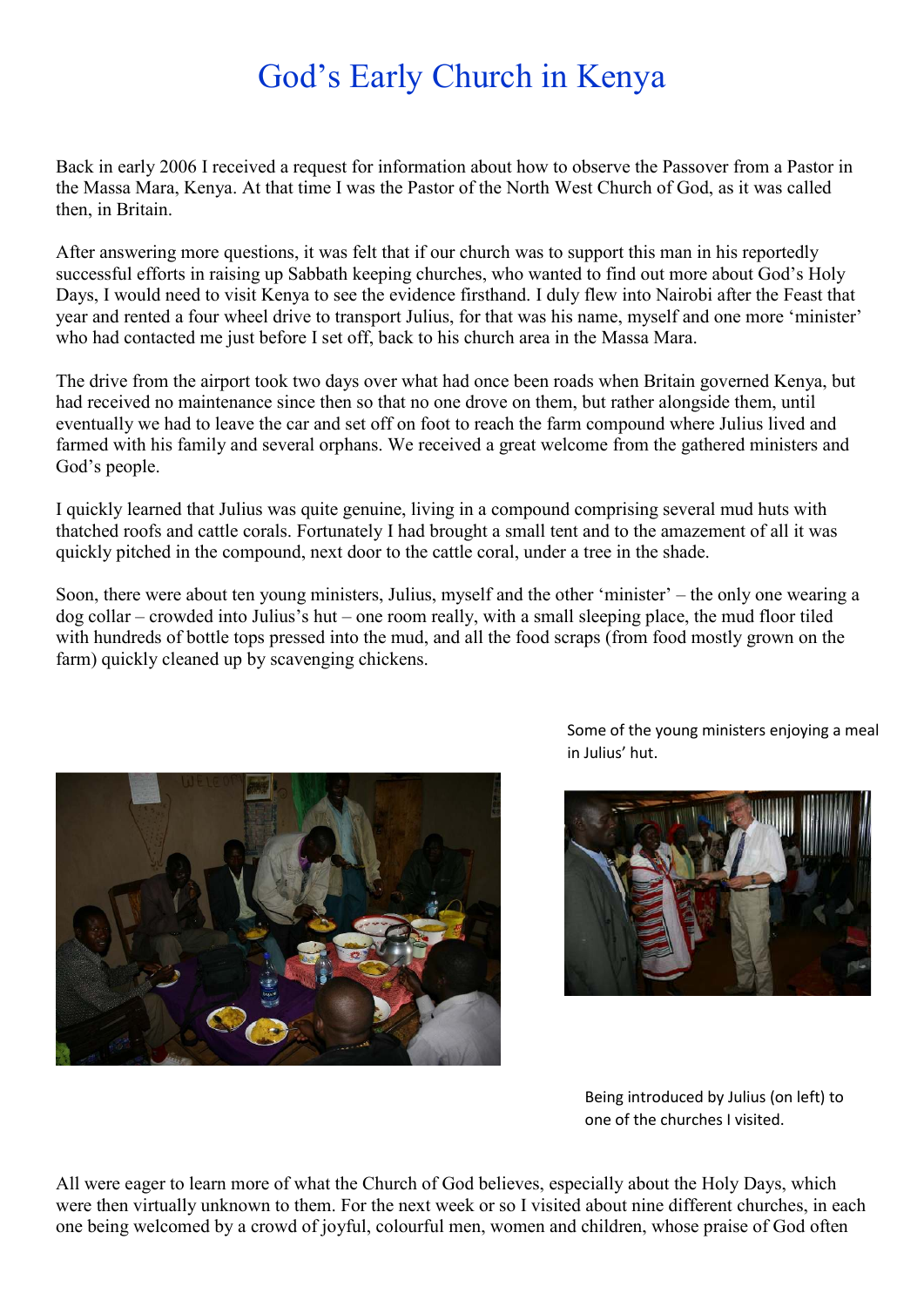consisted of singing while jumping up and down with great energy. Most of the people could not speak English, so my words were translated as I spoke.

I realised that Julius had indeed raised up these churches, each one now pastored by a young minister, eager to pass on the information I brought. Most had a simple tin roofed structure to worship in, though one at least simply worshipped under trees out of the sun, where benches were firmly planted in the ground. Each church seemed to average about 100 or so, with many children.



Here's one of the churches which at that time still met to worship under the trees, out of the sun.

These young ministers gathered at Julius' home several times while I was there to learn more, while I enjoyed the privilege of explaining God's Plan for mankind as pictured by the Holy Days, to near one thousand people, not counting 6 hundred school children at the local school, which had been built on land Julius provided. Since I left, these churches have continued to grow in grace and knowledge using this website, and, after Brian joined in the project, 'Abib of God', Brian Convery's website. Home - Abib of God

These Massa people are a noble featured folk, tall of stature, often dressed in red – the men folk only then recently having left the tradition of having to kill a lion with a spear before being accepted into maturity. All gained their living from the land, and counted their wealth in cattle, not money. Here is a yoke of oxen being prepared for ploughing by some of the orphans Julius took in after their parents died through AIDS.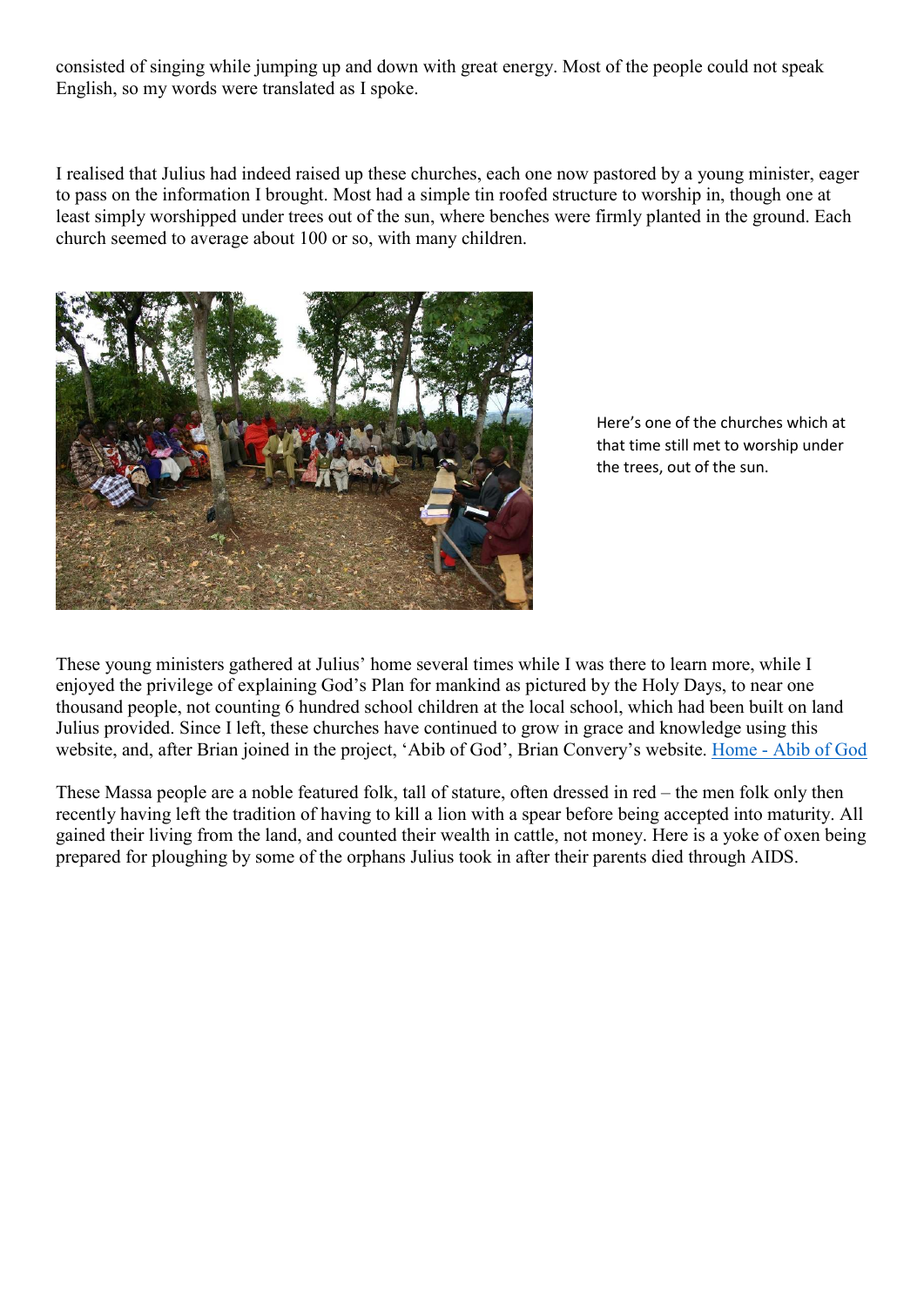

All of the Church people I met lived in mud huts with a dirt floor, and relied entirely on what they could grow and raise in the way of crops, chicken, goats and cattle. If it didn't rain, they would go hungry, and what little money they gained was provided by selling an animal or produce. This was then used to buy what they could not make or produce themselves, such as rice, school books and clothing. No wonder they quickly learned to trust in God!

I learned that Julius travelled widely to visit and preach, on his bicycle, often taking half a day or more to reach his destination, and sometimes risking his life from wild animals. He had achieved a great deal in God's service over the years, and was eager to implement the new knowledge I brought about the Holy Days. Already he had given land to build the home church at Shanko, on his farm, but it had no electricity of course, nor even kerosene lamps, which I was able to provide so that I could actually see the congregation that Friday evening.



On the left you can just see the roof of the old church building, with a new brick church/school building on the right, and an interior view with the current congregation at Shanko.

Over the next years I and my fellow minister in God's church, Brian Convery, were able to help Julius Lenkume expand the ability of his flock to preach the word in Kenya, as we continue to do.

We encountered fraudulent ministers, like the one who wore the dog collar, who were only interested in money, but with our help, the churches Julius raised gained an office in the local town, computers, a motor cycle for Julius, and a new brick built church building which is also used for the school. This was needed because the government schools require their pupils to attend on Sabbath mornings.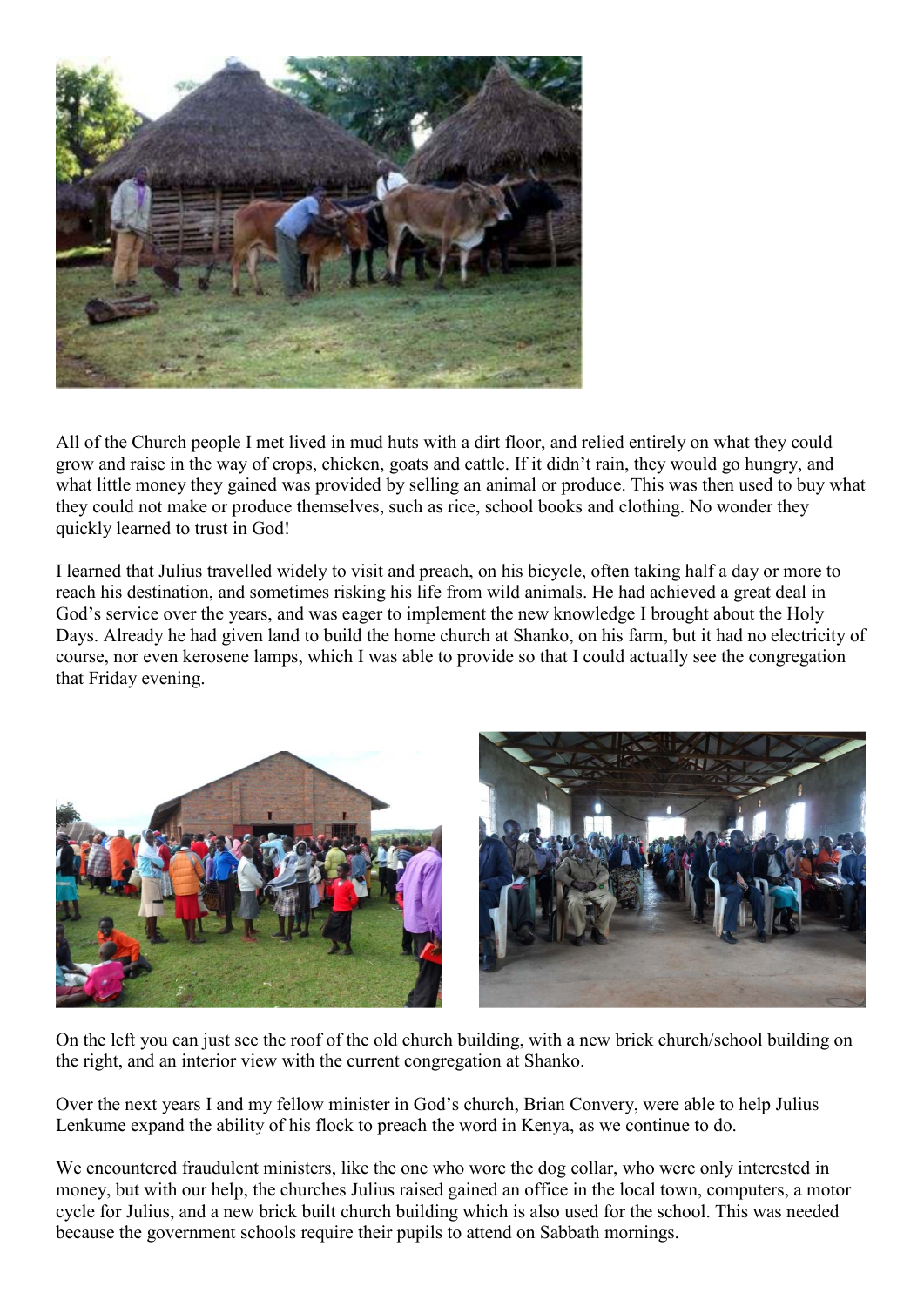

Notice the school blackboard at the front of the church.

It has been quite a journey. Julius reminded me recently that he had asked me long ago for money to buy two heifers to give to poor families. Each family was then to give its firstborn heifer from that gift, to another poor family, with the same conditions, and now that programme has continued to spread, helping many more of the poor church members improve their living standards.

The work goes on. Knowledge of God's Holy Days has spread from this group of churches to others, way outside of Julius's flock. Now more churches are being added at a greater distance, but drought and flood have recently caused problems, and deaths.

Here in Kenya, the people are open to God's words and calling, unlike so many 'Western' Israelite nations. I give thanks to God for the fruit borne from that visit nine years ago, for here now are people who understand the Plan of God and His Way, well qualified to teach their brothers and sisters in Africa, in God's Kingdom. I invite you to help grow more fruit there. If you wish to join with us in that effort, please use the 'contact us' tab on this website.



Julius with the red tie, and one of the

other churches.